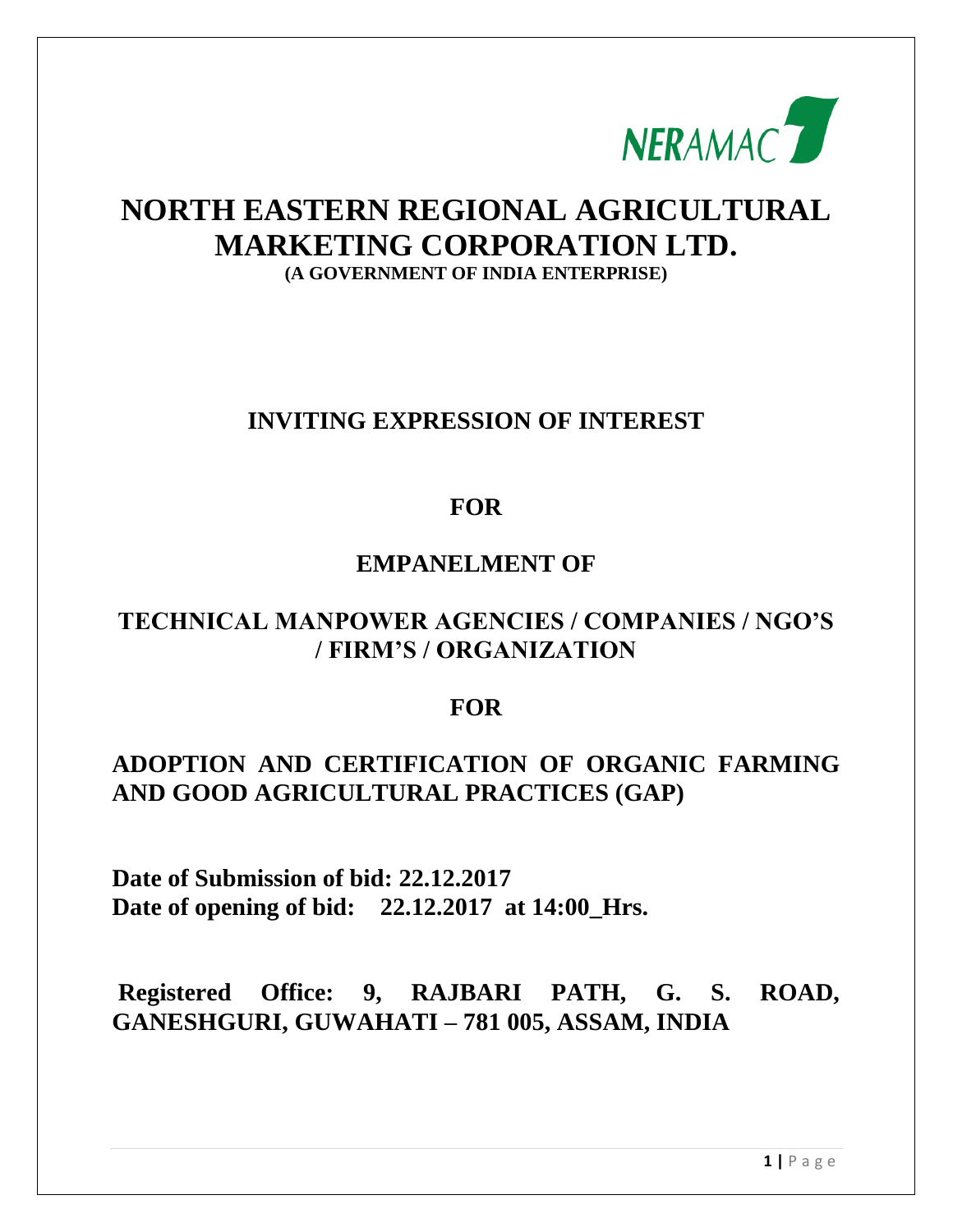## **EMPANELMENT OF TECHNICAL MANPOWER AGENCIES /COMPANIES / NGOS / FIRMS/ ORGANIZATION FOR VARIOUS PROJECTS OF ADOPTION AND CERTIFICATION OF ORGANIC FARMING AND GOOD AGRICULTURAL PRACTICES**

NERAMAC under its flagship program of "ONE" Organic North East invites Expression of Interest /Request for Proposal (EOI/RFP) from reputed NGO"s / Firm"s / Companies / agency for State wise Empanelment of Technical manpower having experience in area Adoption and Certification of Organic Farming and Good Agricultural Practices. The proposal should be submitted for providing Technical Manpower for implementing various activities for Adoption and Certification of Organic Farming and Good Agricultural Practices. The proposal should be addressed to The Managing Director, NERAMAC Guwahati, Assam, No emails will be entertained for submission of proposals in this regard.

Documents (detailed Terms and Conditions) can be down loaded from NERAMAC website [www.neramac.com](http://www.neramac.com/) on payment of Rs. 1000/-inclusive of VAT per set vide NEFT / RTGS / DD.

## **Important Dates**

- A. **Last date for the submission of EoI : 22.12.2017 (1400\_Hrs)**
- **B. Place of submission and opening of Bids: MD, NERAMAC Ltd., 9 Rajbari Path, G.S Road, Guwahati – 781005, Assam, (India)**
- a) Processing fee Rs 15000/- Bid (Non-refundable) per applied state should be submitted along with submission of offer. EOI not accompanying the processing fee shall be rejected out rightly and shall not be processed.
- b) The Qualification criteria for State wise Technical Manpower Agencies / Companies / NGOs / Firms / Organization empanelment is given in the EOI document.
- c) The EOI documents along with detailed scope of work and other relevant documents forms the part of EOI. EOI document is available at website [www.neramac.com](http://www.neramac.com/) in which may be downloaded and submitted to above given address.
- d) Technical Manpower Agencies / Companies / NGOs / Firms / Organization securing the qualifying marks shall be selected for empanelment
- e) Bidders shall have to sign "Integrity Pact" with NERAMAC.
- f) NERAMAC reserves the right to accept or reject any one or all tenders without assigning any reason thereof.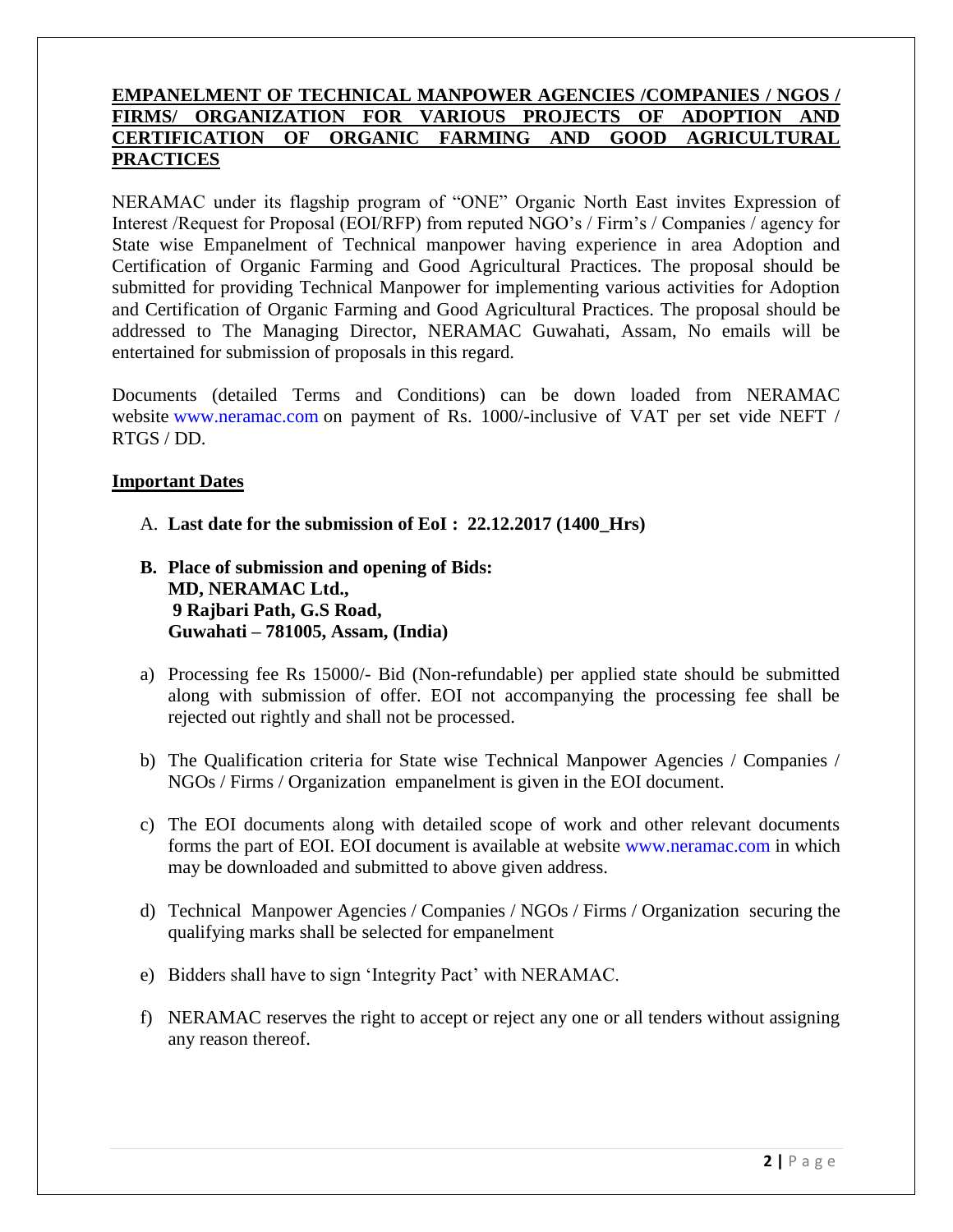- g) Any corrigendum including extension of date or change of date for submission of the tender shall be published only on the website and that shall be deemed to have been seen by the bidders.
- h) In case the date opening fall on a holiday, the bids shall be opened on next working day at the same time and it will be binding on the Tenderer"s / Bidders for acceptance.

## **I. INTRODUCTION**

NERAMAC is a Central Govt. of India Enterprise under the administrative control of MoDONER. It was set up to support farmers / producers of NORTH EAST getting remunerative prices for their produce and thereby bridges the gap between the farmers and the market and also to enhance the agricultural, procurement, processing and marketing infrastructure of the Northeastern Region of India.

Organic agriculture is production of agriculture products free from chemicals and pesticides residues by adopting eco-friendly low cost technologies.

Good Agricultural Practice (GAP) is an internationally used management system for pre farm gate production of fruits and vegetables. GAP is being widely adopted by the growers. It eliminates hazards from indiscriminate use of farm inputs, besides ensuring compliance with hygienic measures, personal hygiene, environment protection and pest control.

NERAMAC"s Organic Team approach and makes presentations to various State Govt. for showing its competencies in successful implementation of various Organic projects under various schemes. Once the NERAMAC receive the work order, it shall be implemented as per the procedure by hiring the services of Technical Manpower Service Provider empanelled for the particular state/ region by keeping highest priority to the quality. NERAMAC"s Technical team shall supervise the activities of Technical Manpower provided by service providers time to time so that quality is never compromised. NERAMAC may consider the strength of Technical Manpower of service provider while making PPT. Technical Manpower provided by service provider shall be in the roles of Service Provider and NERAMAC shall only take services of Manpower and service provider for the project only. There shall be no claim of Technical Manpower and Service provider on permanent employment in NERAMAC on whatsoever circumstances.

## **Scope of Work**

The Scope of work of the Technical Agency is to provide Technical Manpower in the state having sufficient experience and knowledge in the following activities:

- a) Mobilize farmers into groups for adoption of organic farming.
- b) Build the capacity of farmers in on-farm resource management
- c) Train the farmers for effective implementation of organic methods of cultivations in full compliance of National Standards of Organic Production.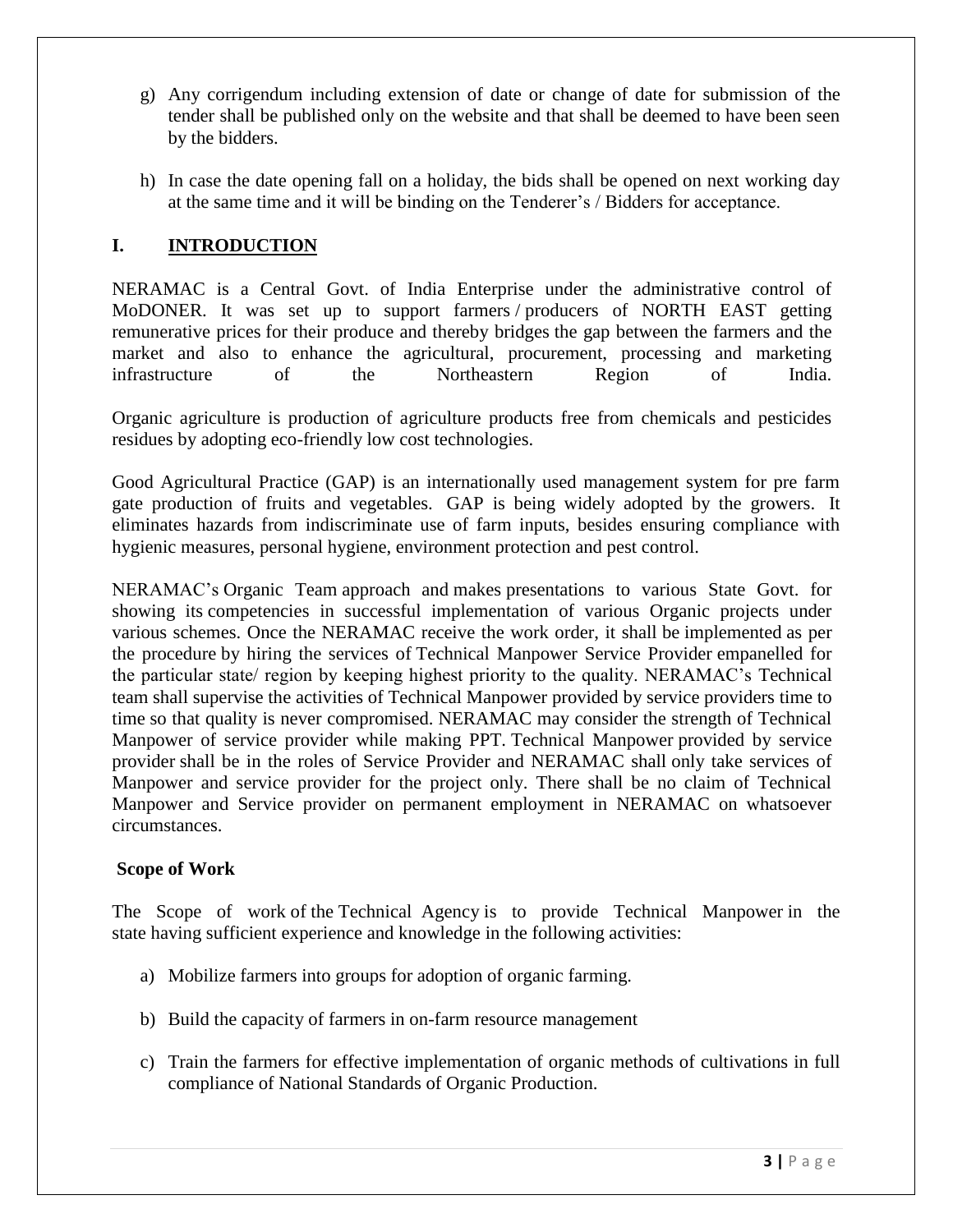- d) Motivate the farmers for voluntary adoption of organic farming through effective training and on-field management demonstrations.
- e) To ensure development and installation of Internal Control System (ICS) of NPOP/ others with active participation of farmers. At least 2-3 farmers/ cluster should be properly trained and entrusted with responsibility of documentation, internal inspections and inspection check list filling etc in due course of time. This is essential to ensure that the group is fully trained and skilled in all its operation before the termination of the project.
- f) Facilitate organic certification through Grower Group certification system of NPOP/ Others by duly accredited organic certification agency.
- g) Facilitate market linkages to NERAMAC for ensuring the disposal of produce as organic commodity in nearby areas.

## **ELIGIBILITY CRITERIA**

- 1. The NGO"s / Organizations/ JV/ Company/ Firms under Societies Act having atleast 3 years of experience in undertaking various activities as given above in scope of work.
- 2. Should have adequate knowledge and expertise in the similar field.
- 3. Should have list of manpower having experience in undertaking above activities. This list of Manpower may be required at the time of making PPT to the states.
- 4. The moderator/ Director(s) of the JV/ Company/NGO/Firm should have a minimum of 5 years" experience in the field of Agriculture / providing Technical manpower.
- 5. Manpower should have experience in handling Organic Agri Inputs /on farm input preparations.
- 6. The annual turnover of the organization for the last three financial years should not be less than Rs. 50 lakhs.
- 7. The company/NGO/firm or their moderator/Director(s) should not be blacklisted by any Govt./ PSU / Organisation.
- 8. Agency should be in position to make payment upto 6 months to the manpower so provided

## **Desirable Criteria:**

- a. Preference shall be given to firm/ company who have office in North East Region.
- b. Preference shall be given to firm/ company which has experience with any Govt. agencies, PSU, State Govt., or Govt. owned federation etc. the same to be certified by the Charted Accountant along with his seal & signature.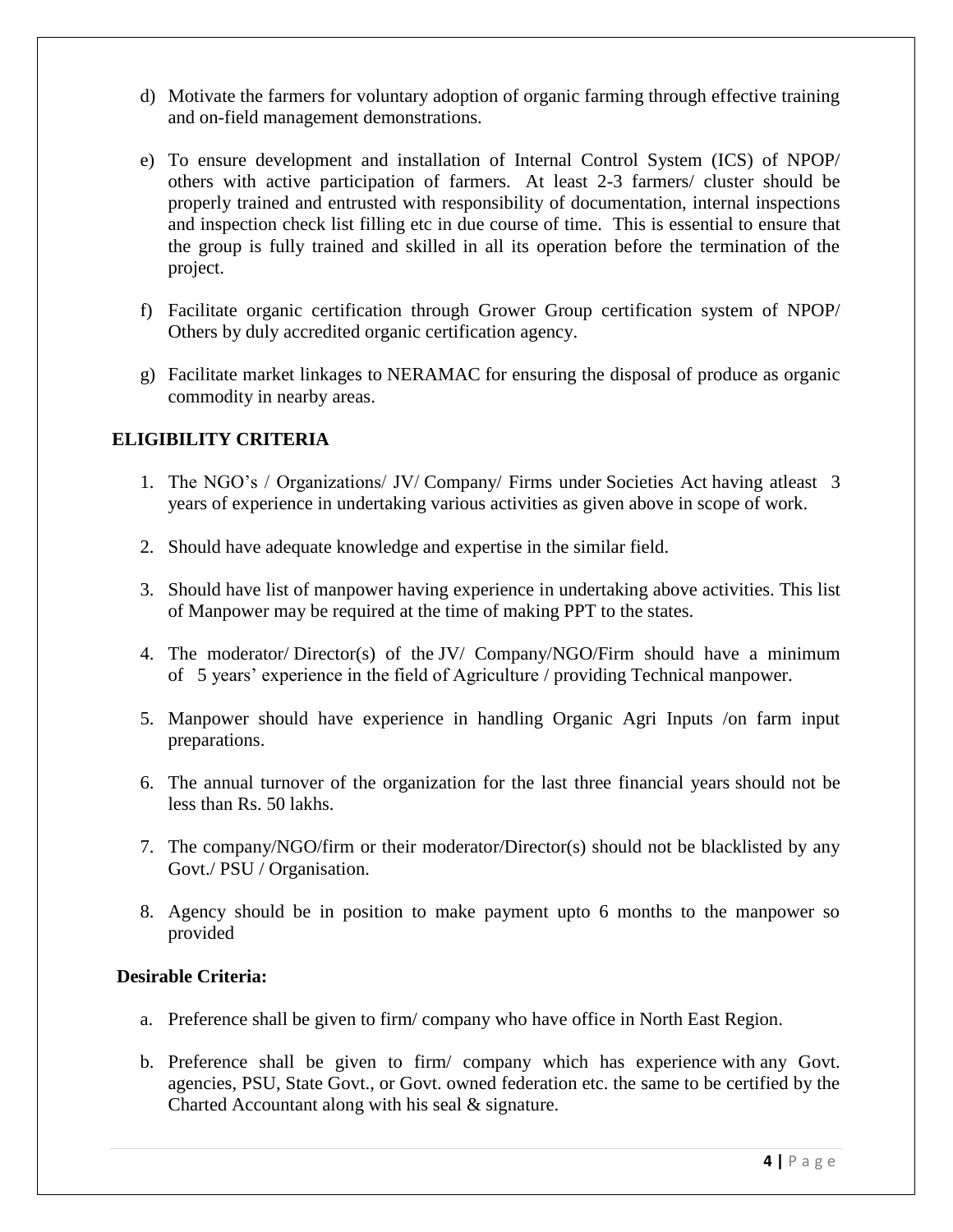## **GENERAL TERMS AND CONDITIONS**

- **a) Empanelment:** State wise Empanelment would be done through this EOI. Applicant has to apply for each individual state separately. Applicant has to submit EMD and Processing Fee separately for each applied State of India in General and North East in particular.
- **b) Document Fee:** The applicant should submit the documentary evidence of Document fee of Rs. 1000/- (Rs. One thousand only) for along with EOI application. The Demand Draft shall be in the name of NERAMAC, Guwahati, Assam, (India). The fee shall be non refundable.
- **c) Processing Fee:** The applicant should submit the documentary evidence of Processing fee of Rs. 15,000/- (Rs. Ten thousand only) per application for along with EOI application. The NEFT/ RTGS/ Demand Draft shall be in the name of NERAMAC Guwahati Assam, (India).The fee shall be non refundable.
- **d) EMD :** The applicant should submit the documentary evidence of EMD of Rs. 50000/- (Rupees fifty thousand only) per application for along with EOI application. The NEFT/ RTGS/ Demand Draft shall be in the name of NERAMAC Guwahati –Assam, (India). The Earnest Money of unsuccessful tender shall be refunded soon after final empanelment of the agencies has been completed. No interest shall be payable on earnest money deposited with the Department

## **RTGS details is as follows**:

Bank Name: State Bank of India, Branch Name: New Guwahati Branch, Bamunimaidam Account No: 10566982782 IFSC Code: SBIN0000221

- e) **The EOI documents in Format** duly completed in all respect and duly signed by the authorized persons along with Xerox attested copy of required documents and empanelment fee is to be dropped in the EOI BOX available at the above address. And the Technical Bid will be opened on same day at 15:00 hrs. in presence of applicants or their authorized representatives. Applicant shall be solely responsible for any loss, damage of application or fee and cannot claim anything from NERAMAC on this account.
- f) Each page of EOI documents as well as corrigendum, if any, must be signed with date and seal failing which the tender shall be liable to be rejected.
- g) EOI received with incomplete / partial information and/or without supporting documents shall be liable to be rejected at the discretion of the EOI inviting authority.
- h) NERAMAC is not bound contractually or in any other way to any applicant(s) to this Expression of Interest. NERAMAC is not liable for any costs of compensation in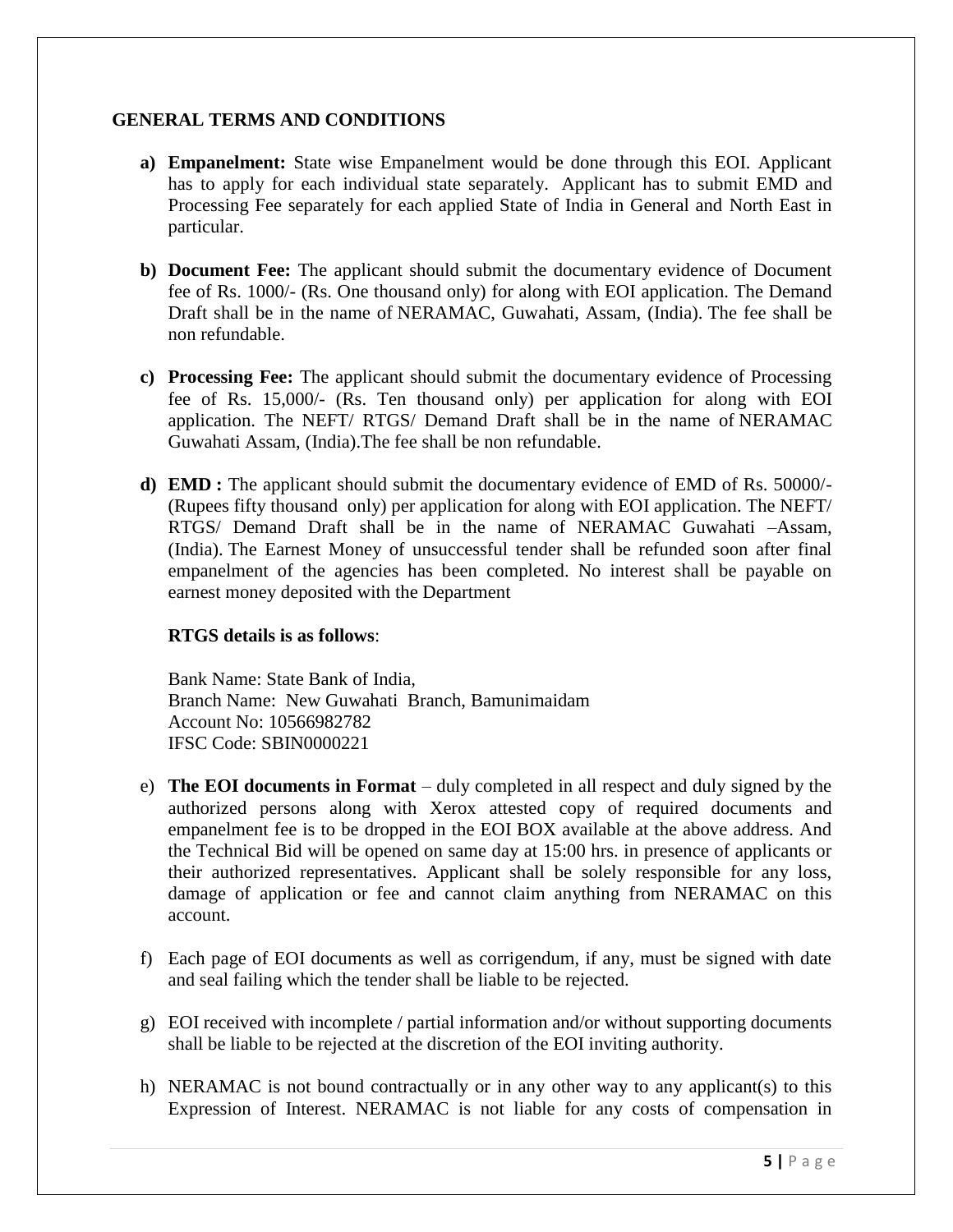relation to the consideration of this Expression of Interest, incurred by the applicant(s) to this Expression of Interest whether or not NERAMAC terminates, varies, or suspends the Expression of Interest process or takes any other action permitted under this Expression of Interest.

## i) **Payment Terms:**

- i. Payment to Agency shall be made through NEFT/RTGS on receipt of verification report and assessment of the executed work of the Agency by the Technical Committee of NERAMAC/ State level or External agency appointed by NERAMAC. Payment shall be made within 30 days from receipt of payment from the beneficiary state and after receipt said report subject to the work done as per the activities/norms of the action plan.
- ii. No mobilization advance shall be given to the successful agency at any stage during the implementation of the project. Any project submitted will be taken as absolute without any pre condition.
- iii. In case of any irregularity found on the part of Agency in due course, performance security would be forfeited and further payment would be stopped. Any loss or Damage to the image or name of NERAMAC due to non performance of agency, suitable action shall be taken.
- iv. In case of delay in completion of work beyond the schedule time limit penalty will be imposed at the rate of 0.50% of the cost of the work per week.
- j) The applicant shall furnish an undertaking in support of their claim and information /documents submitted. If anything found false in course of verification , at any point of time and/or after approval of the enlisted firm shall be blacklisted and debarred from future transactions with NERAMAC and also liable for payment /compensate any loss arise due to false undertaking.
- k) No new partner/partners shall be accepted in the firm by the firm in respect of the contract without approval of NERAMAC and unless he/they agreed to abide by all its terms, conditions and deposit with the department with a written agreement of this effect. The contractor/firms receipt for acknowledgement or that of any partners subsequently accepted as above shall bind all of them and shall be sufficient discharge for any of the purpose of the contractor.
- l) Agency either already endowed or be in a position to deploy appropriate staff. Staff must be qualified and know the local language  $\&$  should be aware with Organic farming activities.
- m) GST, Sales Tax Registration and Clearance Certificate: Agency should have GST of the State for which it is applying or should take before signing of agreement/ implementation of project (Copies of GST registration & latest clearance certificate should be enclosed).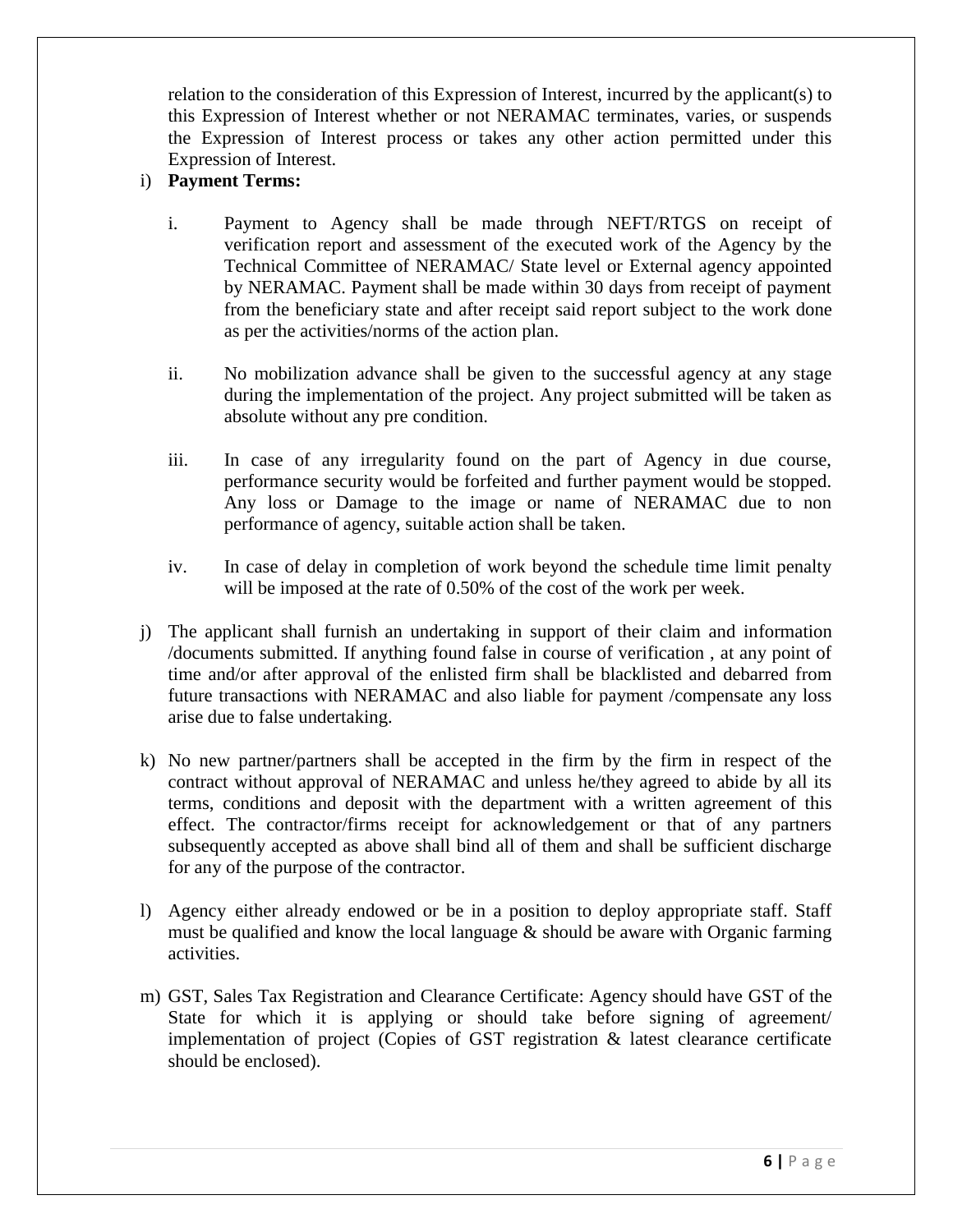- n) Tender form shall be filled in ink or typed. No tender filled in pencil shall be considered. Applicant shall sign the tender form at each page and at the end in token of acceptance of all the terms & conditions of the tender.
- o) Applying against Expression of interest (EOI) does not automatically give right to Empanelment / registration
- p) All costs incurred by the agency in respect of submission of offer and presentation shall be borne by the agency concerned.
- q) Agreement and Security deposit: Successful empanelled agencies shall have to execute an agreement as specified within 10 days from the date of dispatch of acceptance letter of the tender.
- r) Performance Guarantee: PG of 5% to be submitted within 10 days of the date of issue of work Order
- s) NERAMAC reserves the right to remove any agency / organization / society from the empanelled list along with forfeiture of Performance Security, if the service provided by them is found to be unsatisfactory or if the information provided for empanelment is proved to be false.
- t) **SETTLEMENT OF DISPUTES:** All disputes or differences in relation to the EOI, the contract or the interpretation of any of their terms or implementation there-of or arising out of or concerned directly or indirectly with the contract shall be referred to the arbitration or a single arbitrator to be appointed by the Managing Director of the Corporation and in the absence of MD, the highest Executive Officer of the Corporation shall make such appointment. The venue of arbitration shall be at Guwahati. The court of law at the Guwahati alone will have jurisdiction in the matter of any disputes whatsoever.
- u) An agreement will be signed by the selected agency / agencies with MoU which will be active initially for 3 years subjected to satisfactory performance and may be renewed. The financial implication will be discussed and finalized in MoU as per mutually agreed terms
- v) The Agency will ensure the post production marketing of the produced goods.

## **Disclaimer**

a. The NERAMAC Ltd shall not be responsible for any late receipt of applications for any reasons whatsoever. The applications received late will not be considered and returned unopened to the applicant.

The NERAMAC Ltd. reserves the right

a. To reject any / all applications without assigning any reasons thereof.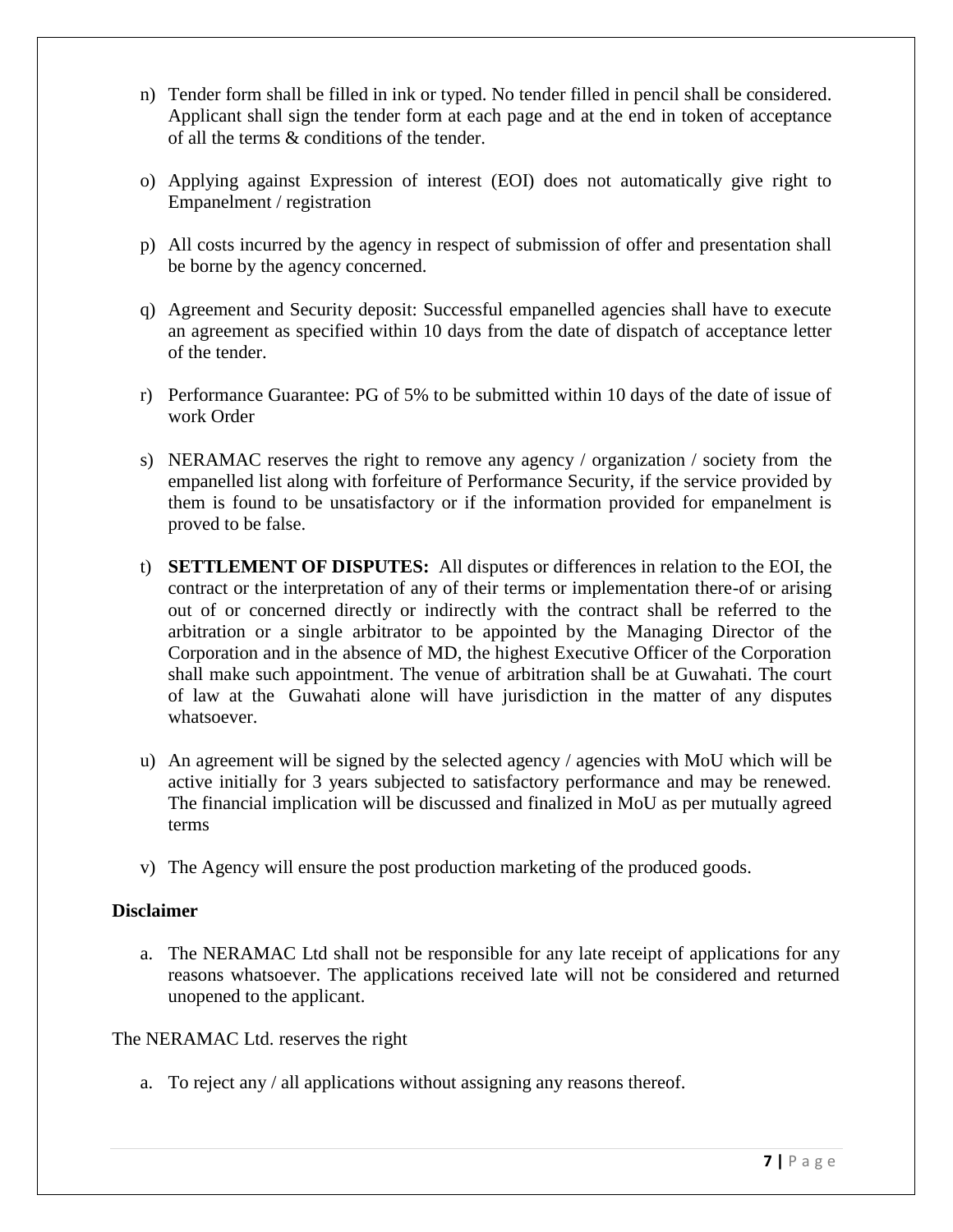- b. To relax or waive any of the conditions stipulated in this document as deemed necessary in the best interest of the NERAMAC without assigning any reasons thereof.
- c. To include any other item in the Scope of work at any time after consultation with applicants or otherwise. The issue of this document does not in any way commit or otherwise obliges NERAMAC Ltd. to proceed with all or any part of an EOI process. The EOI Request is not the subject of any process contract or any contractual obligations between NERAMAC Ltd. and applicant(s). NERAMAC Ltd. may, at its absolute discretion, elect to abandon any part of whole of the process without giving prior notice to the applicant(s).

**Sd /- NERAMAC Ltd.**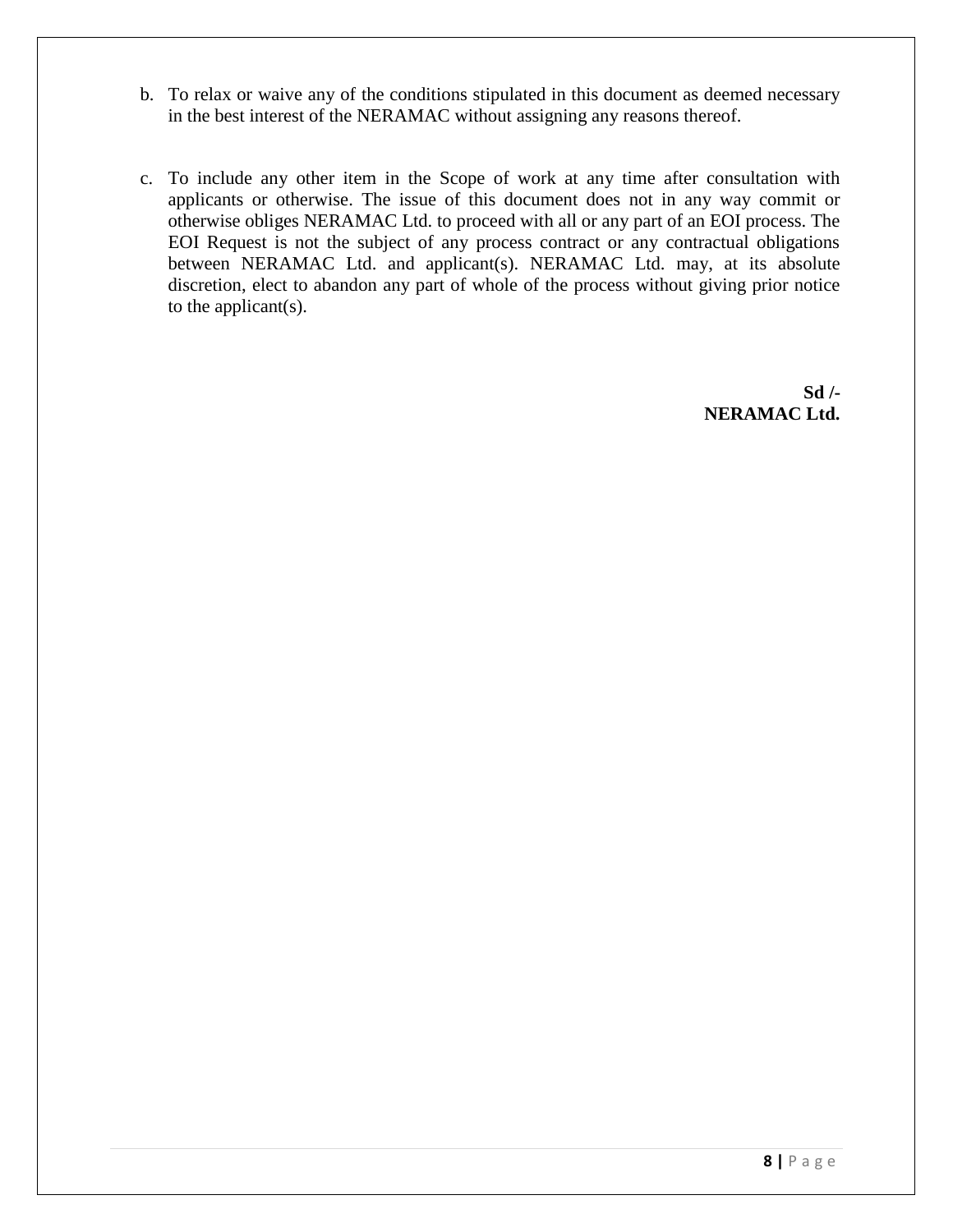## **PROCEDURE FOR SELECTION:-**

All the applications received in response to the notice for empanelment will be scrutinized (FOR EACH STATE SEPARATELY) by the Evaluation Committee to be formed by NERAMAC in 3 Stages evaluation process:

## **STAGE-I:**

Following are ESSENTIAL DOCUMENTS without which BID would be rejected at this stage:

I. Form A II. Form B III. EMD ( Rs. 50000/-) per State IIII. Processing Fee ( Rs.15000/-) per State

**Please note:** Receipt of above documents are mandatory to qualify for Stage II

#### **STAGE –II :**

Once Stage-I is fulfilled , Bid Evaluation Committee shall scrutinize and evaluate essential and other relevant documents. In case Committee desires, it may ask bidder to submit clarification within 2-3 Days time. Those proposals which do not meet the qualifying criteria will be rejected, forthwith, or at any stage of detection.

Based on the evaluation criteria as given in FORM B, a bidder shall be considered as TECHNICALLY QUALIFIED WHO HAS QUALIFIED STAGE I AND ATTAIN 60 MARKS (MIN.)

## **STAGE –III**

Financial bid shall be opened for only Technically qualified Bidder (as given above),

## **WEIGHTAGE CRITERIA FOR FINAL SELECTION :**

- a) Weightage of Technical Bid (STAGEII) =  $50\%$
- b) Weightage of Financial Bid (STAGEIII) =  $50\%$ (Bidder quoted highest in both financial & Technical bid for a particular location shall be considered for selection)

For example (for NAGALAND)

i) Bidder X Scored 80 ( Technical Bid)  $& Quoted Rs = 5.5\%$  ( Financial) ii) Bidder Y Scored 75 ( Technical Bid) & Quoted Rs. 7% (H) ( Financial) iii) Bidder Z Scored 90 (H)( Technical Bid) & Quoted Rs. 6.5 % (Financial)

Final Scores shall be :

Technical Bid Highest : 90 (Z)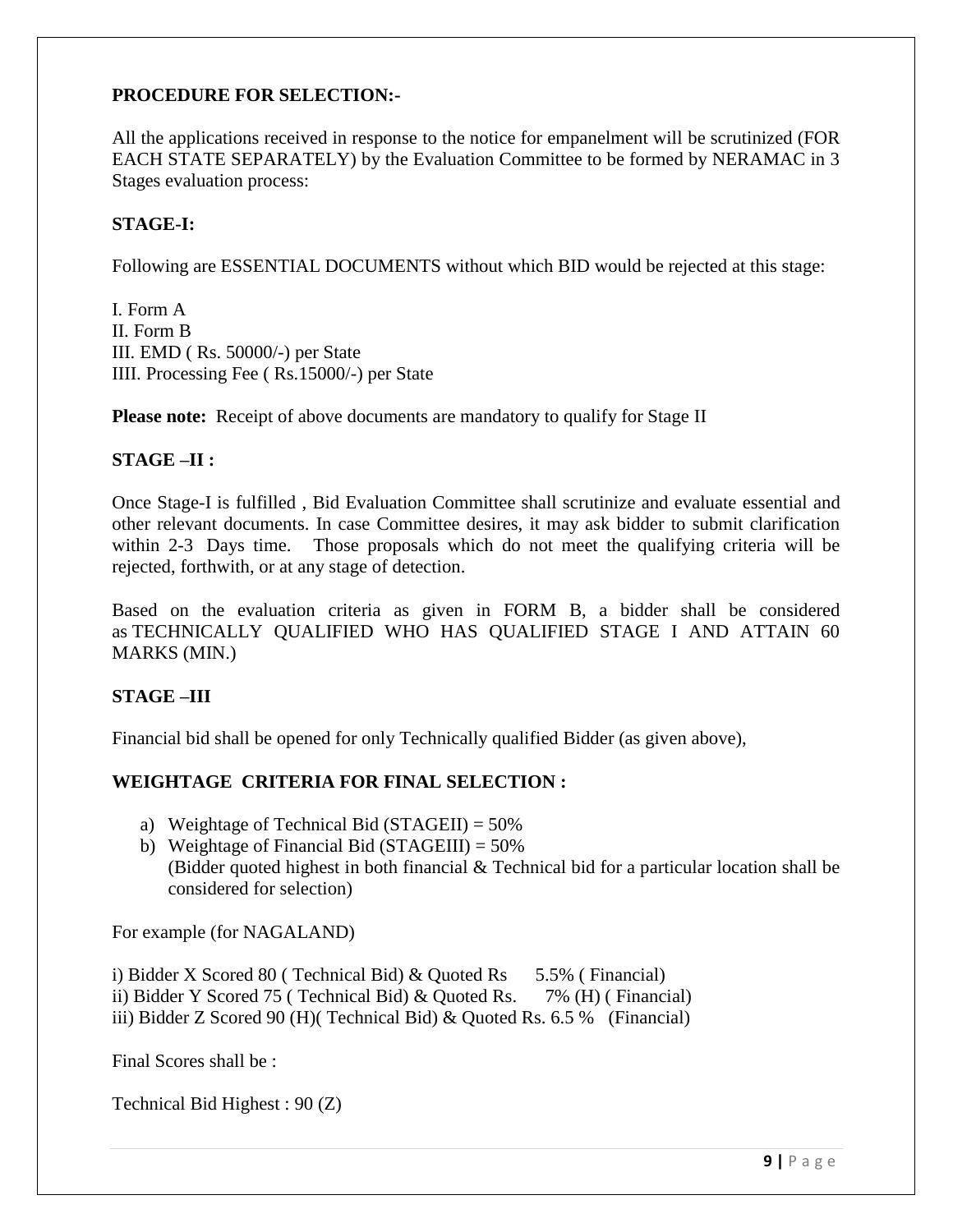Formula :  $(100 \text{ x X})/H$ 

For Bidder X Score in Technical Bid =  $80$ , then weighted average =  $80$  of  $90 = 88$  points and 50% of weightage for technical bid  $=$  44.44 points

Quoted Management Fee to NERAMAC  $(X)$  =5.5% (whereas Highest quoted 7.0% (H) Charges)

Formula :  $(100 \text{ x X}) / \text{H} = (100 \text{ x } 5.5) / 7.0 = 78.57$ Weighted score =  $78.57 \times 50\% = 39.27$ 

Therefore total score of Bidder X is  $44.44 + 39.27 = 83.71$ 

Similarly,

Total score of Bidder Y is  $41.67 + 50.00 = 91.67$ Total score of Bidder Z is  $50.00+46.43 = 96.43$ 

## **Total Score ( Stage-II & III) should be more than 70 in order to qualify for Empanelment.**

## **Highest Score is of Bidder Z.**

**Please note :** In case NERAMAC Ltd. feels that the Service Fee/ Management fee quoted by Highest Bidder is not satisfactory and there is scope of upward revision in the interest of NERAMAC Ltd., then Negotiation meeting with H-1 party may be called.

**IMPORTANT** : In case more than one party qualifies (Upto max. of 3 Parties) on the basis of Technical and Financial evaluation for a particular state ( Scores more than 70) Work shall be distributed between top 2 parties only in the ratio 70:30 provided all parties agree to work at NERAMAC"s Management fee at par case H-1 party for particular state. Discretion of allocation of job among the parties shall be entirely to the discretion of Management of NERAMAC Ltd.

## **Disclaimer**

b. The NERAMAC Ltd shall not be responsible for any late receipt of applications for any reasons whatsoever. The applications received late will not be considered and returned unopened to the applicant.

## **c. The NERAMAC Ltd. reserves the right**

- i. To reject any/all applications without assigning any reasons thereof.
- ii. To relax or waive any of the conditions stipulated in this document as deemed necessary in the best interest of the NERAMAC without assigning any reasons thereof.
- iii. To include any other item in the Scope of work at any time after consultation with applicants or otherwise.

## **Sd/ - MD, NERAMAC Ltd.**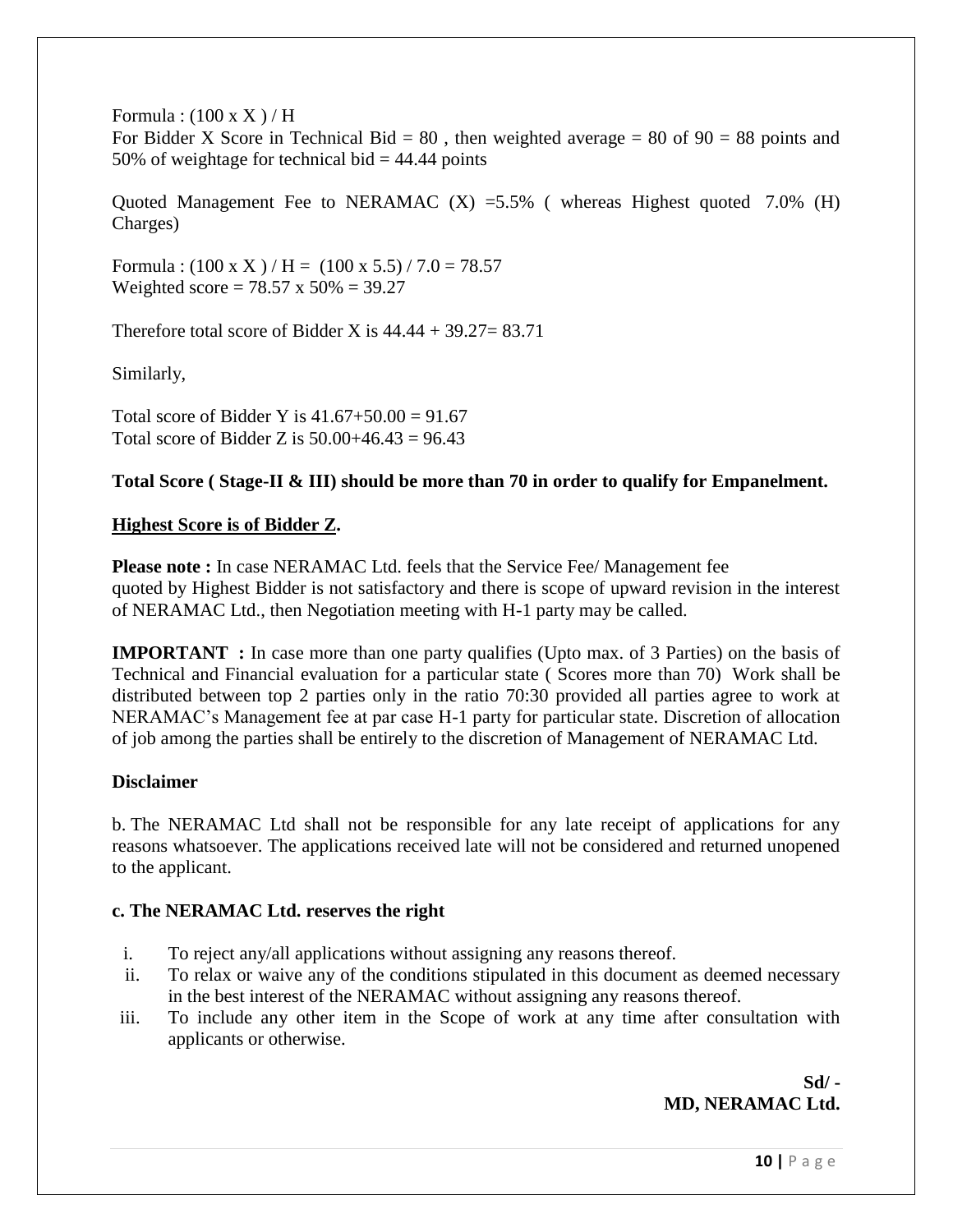**FORM - A**

#### **BID FORM**

## **TO, MANAGING DIRECTOR, NERAMAC, 9 RAJBARI PATH, G.S ROAD, GUWAHATI – 781005, ASSAM, INDIA**

## **Sub: EMPANELMENT OF TECHNICAL AGENCY / COMPANIES/ NGOS FOR ADOPTION AND CERTIFICATION OF ORGANIC FARMING AND GOOD AGRICULTURAL PRACTICES**

Sir,

The undersigned having read and examined in detail all the tender documents pertaining to your assignment; do hereby express the interest to do the work as specified in the scope of work.

#### **LOCATION APPLIED FOR : ------------------**

|                         | <b>S.NO DESCRIPTION</b>                                                              | <b>RESPONSE</b> |
|-------------------------|--------------------------------------------------------------------------------------|-----------------|
| $\mathbf 1$             | Name of the Organization                                                             |                 |
| 2                       | <b>Address</b>                                                                       |                 |
| $\overline{\mathbf{3}}$ | Name, designation & address of the<br>person to whom all references shall be<br>made |                 |
| $\overline{4}$          | <b>Telephone (with STD code)</b>                                                     |                 |
| 5                       | Mobile No. of the contact person                                                     |                 |
| 6                       | <b>Email of the contact person</b>                                                   |                 |
| 17                      | <b>Fax No.</b> (with STD code)                                                       |                 |
| 8                       | Location for Bid is offered (refer to<br><b>Tentative Location clause)</b>           |                 |

**We have enclosed the following documents:**

- **1. Letter of Authorization.**
- **2. Form A should be submitted on the company's/ Firm letter head duly seal and signed by the authorized person.**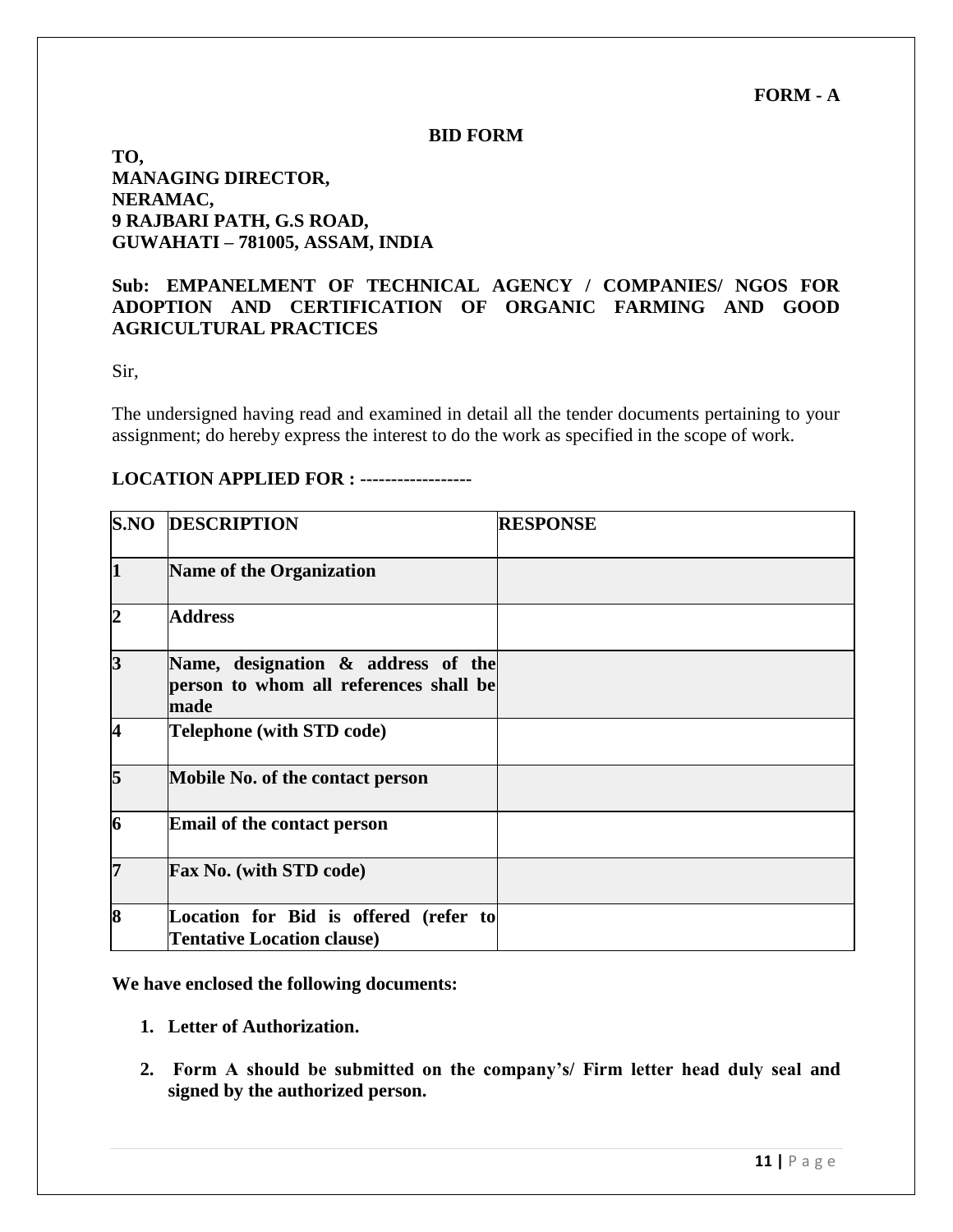**Processing Fee of Rs. 15000/- per Location and EMD of Rs. 50000/- per Location per bid should be placed in Technical bid only payable by RTGS/NEFT/POS or DD in favour of**

**Name : NERAMAC LTD. Bank Name: State Bank of India, Branch Name: New Guwahati Branch, Bamunimaidam Account No: 10566982782 IFSC Code: SBIN0000221.**

**3. Form " B".**

**4. Self Attested copies of Supporting Documents.**

**I / We hereby declare that my/ our Tender is made in good faith and the information contained is true and correct to the best of my/ our knowledge and belief.**

**Thanking you, Yours faithfully,**

**(Signature of the Applicant)** 

**Name:**

**Witness by - Signature:**

**Designation:**

**Dated: Name :**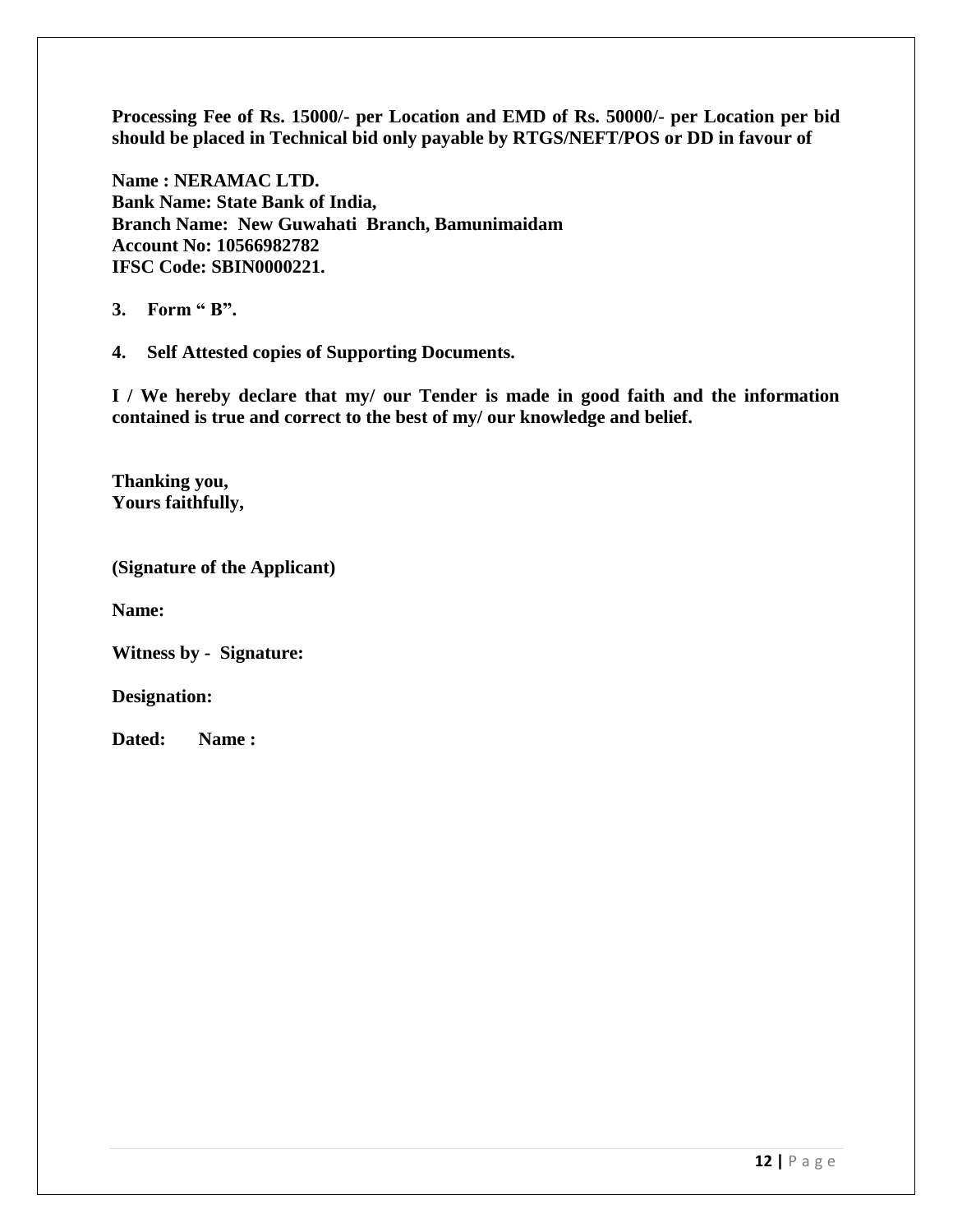## **FORM - B**

**TO, MANAGING DIRECTOR, NERAMAC Ltd., 9 RAJBARI PATH, G.S ROAD, GUWAHATI – 781005, ASSAM, INDIA**

## **Sub: EMPANELMENT OF TECHNICAL AGENCIES/ COMPANIES / NGOS FOR ADOPTION AND CERTIFICATION OF ORGANIC FARMING AND GOOD AGRICULTURAL PRACTICES**

## **Sir,**

With reference to your subject mentioned tender in NERAMAC Ltd website: [www.neramac.com,](http://www.neramac.com/) we hereby submitting our technical bid as per the Terms and Conditions provided by you. The particulars of offer are given below:

## **LOCATION APPLIED FOR \_\_\_\_\_\_\_\_\_\_\_\_\_\_\_\_\_\_\_\_\_\_\_**

|                | <b>S.NO QUALIFYING CRITERIA</b>                                                                               |     | <b>MARKS COMMENTS</b><br><b>OF BIDDER</b><br>(along<br>supporting<br>Documents) | <b>DEVIATIO ALLOTED</b><br>$\mathbf N$<br>with YES / $NO$ | MARKS (To be<br>filled by evaluation<br>committee) |
|----------------|---------------------------------------------------------------------------------------------------------------|-----|---------------------------------------------------------------------------------|-----------------------------------------------------------|----------------------------------------------------|
|                | The minimum turnover of the<br>Bidder should be average of Rs.<br>50 Lakhs per annum each for<br>last 3 years | 30  |                                                                                 |                                                           |                                                    |
| 2              | The bidder must have work<br>experience of at least 3 years.                                                  | 20  |                                                                                 |                                                           |                                                    |
| $\overline{3}$ | Experience in Marketing $\&$<br>Promoting of processed and<br><b>Fresh Organic Food</b>                       | 10  |                                                                                 |                                                           |                                                    |
| 4              | Write up or PPT on business<br>Plan                                                                           | 25  |                                                                                 |                                                           |                                                    |
| 5              | Bidder should be ready for<br>Procurement                                                                     | 15  |                                                                                 |                                                           |                                                    |
|                | <b>Total</b>                                                                                                  | 100 |                                                                                 |                                                           |                                                    |

**Thanking you,**

## **Yours faithfully,**

## **(Signature of the Applicant)**

| Name:        |  |
|--------------|--|
| Designation: |  |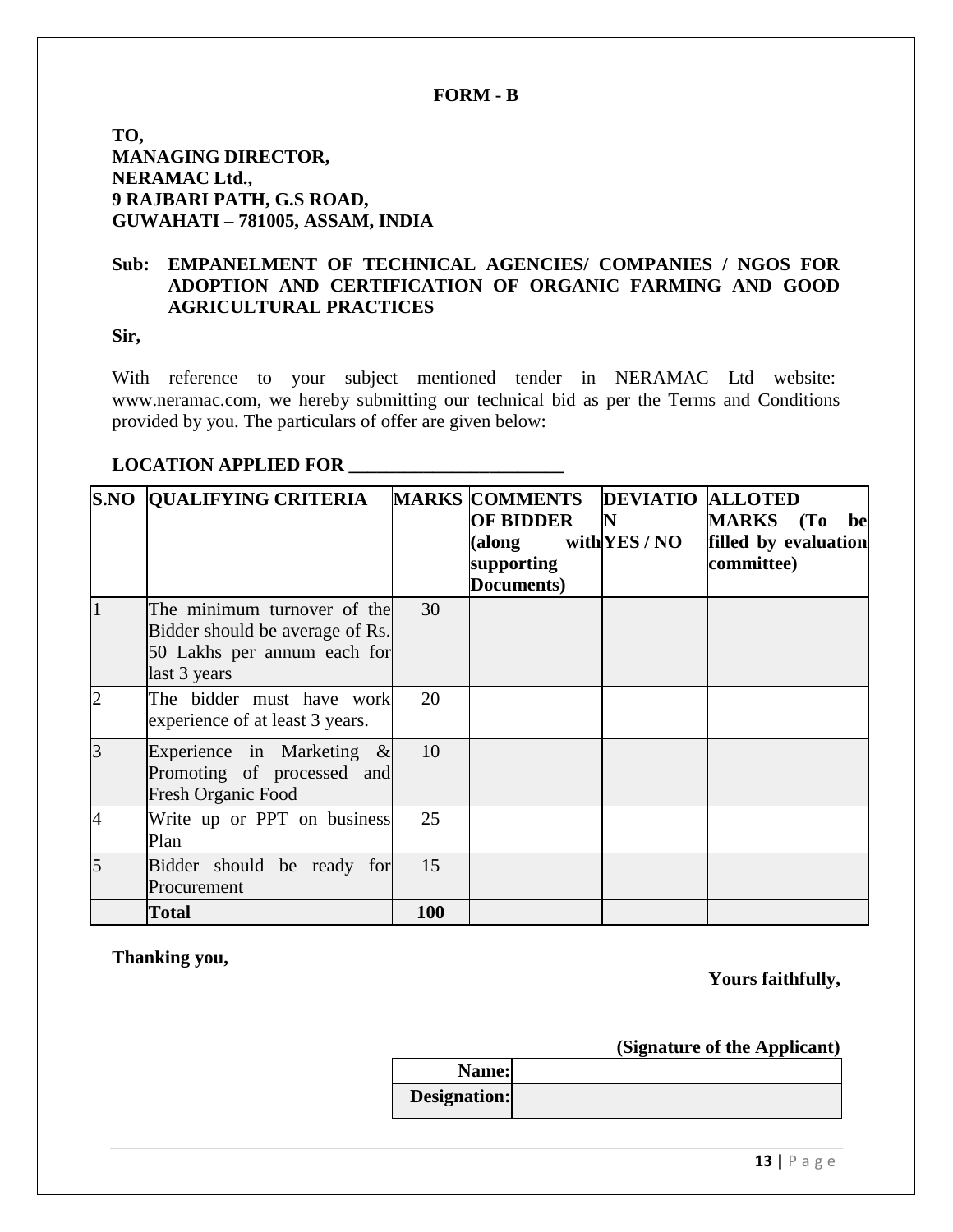## **(FINANCIAL BID- FORM - C)**

**To, Managing Director, NERAMAC Ltd, 9 Rajbari Path, G.S Road, Guwahati – 781005, Assam, India**

## **SUB: EMPANELMENT OF TECHNICAL AGENCIES/ COMPANIES / NGO'S FOR ADOPTION AND CERTIFICATION OF ORGANIC FARMING AND GOOD AGRICULTURAL PRACTICES.**

Sir,

With reference to your subject mentioned tender in NERAMAC Ltd. website: [www.neramac.com,](http://www.neramac.com/) we hereby quote our best rates for **EMPANELMENT OF TECHNICAL AGENCIES/ COMPANIES / NGOS FOR ADOPTION AND CERTIFICATION OF ORGANIC FARMING AND GOOD AGRICULTURAL PRACTICES**. The particulars of offer are given below:

#### **LOCATION APPLIED FOR \_\_\_\_\_\_\_\_\_\_\_\_\_\_\_\_\_\_\_\_\_\_\_**

**N.B. :**

1. The Monitoring and Evaluation Fee quoted both in figures and words

2. **IMPORTANT** : In addition to the above Fixed Monitoring and Evaluation fee, bidder also required to give a service charges ( sustainability fee) @ of 20% of the total sales on daily basis for conducting various activities:

3. GST, Service Tax as applicable with the monthly rental and all taxes like VAT, Luxury tax will be Payable by Bidder.

4. Financial Bid to be sealed in separate envelop as Bid sealing and marking of Bids)

 $Signature:$ 

Full Name :- \_\_\_\_\_\_\_\_\_\_\_\_\_\_\_\_\_\_\_\_\_\_\_\_\_\_\_\_\_\_

Designation :- \_\_\_\_\_\_\_\_\_\_\_\_\_\_\_\_\_\_\_\_\_\_\_\_\_\_\_\_\_

Address : \_\_\_\_\_\_\_\_\_\_\_\_\_\_\_\_\_\_\_\_\_\_\_\_\_\_\_\_\_\_\_\_\_

\_\_\_\_\_\_\_\_\_\_\_\_\_\_\_\_\_\_\_\_\_\_\_\_\_\_\_\_\_\_\_\_\_\_\_\_\_\_\_\_\_\_

\_\_\_\_\_\_\_\_\_\_\_\_\_\_\_\_\_\_\_\_\_\_\_\_\_\_\_\_\_\_\_\_\_\_\_\_\_\_\_\_\_\_

Tele No.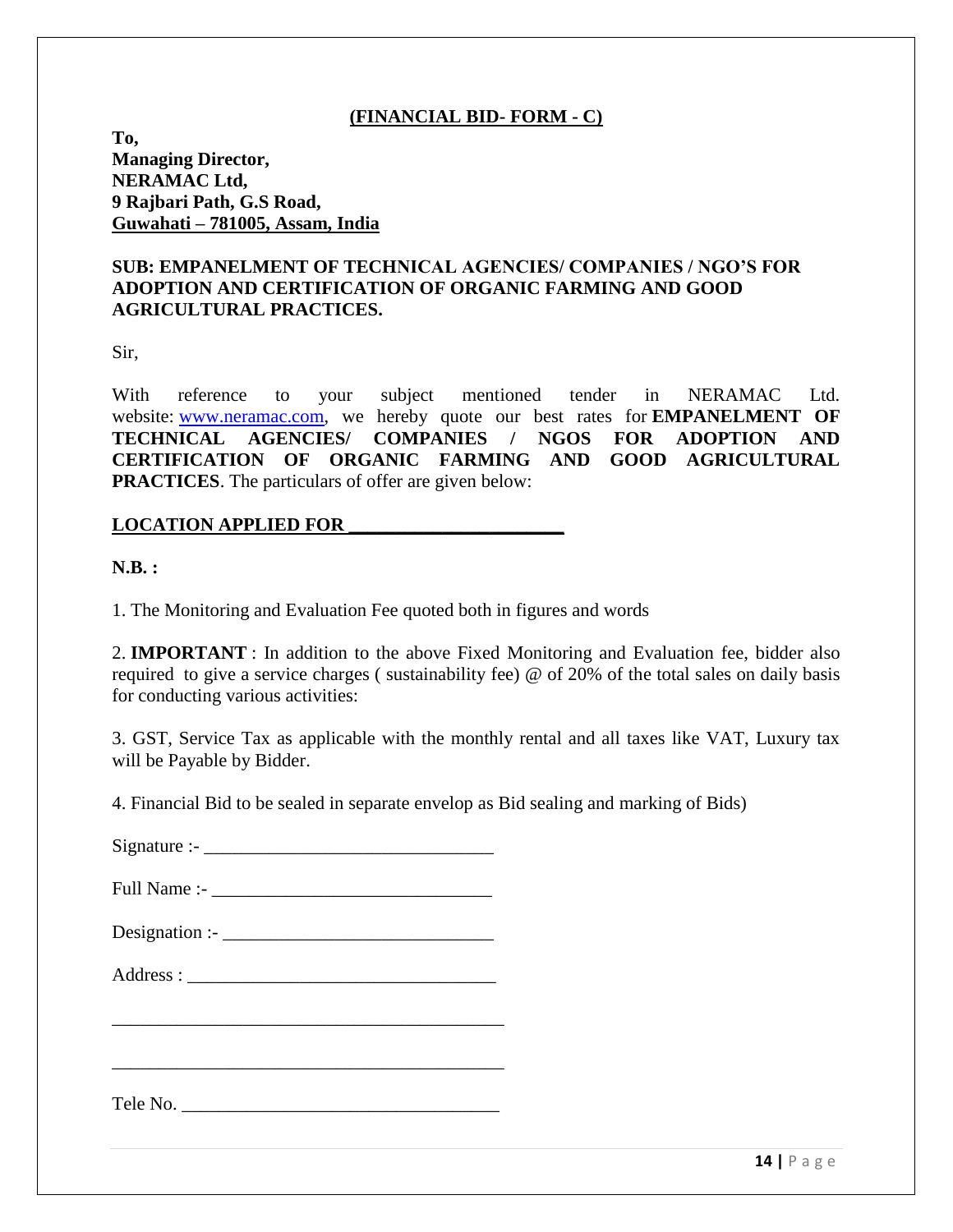## **(ON LETTER HEAD)**

## **DECLARATION BY TENDERER'S**

1. I contract 1. I contract 1. I contract 1. I contract 1. I contract 1. I contract 1. I contract 1. I contract 1. I contract 1. I contract 1. I contract 1. I contract 1. I contract 1. I contract 1. I contract 1. I contrac on behalf of the agency / Organisation / Society \_\_\_\_\_\_\_\_\_\_\_\_\_\_\_\_\_\_\_\_\_\_ (Name of the Agency/ Organisation / Society) hereby declare that the agency has Full-fledged office establishment in India with needed manpower.

2) I also declare that all the statements made in this application are true, complete and correct to the best of my knowledge and brief. I understand that if at any stage, it is found that any information given in this application is false / incorrect or that our Agency/ Organisation / Society does not satisfy the eligibility criteria, our candidature/empanelment is liable to be cancelled / terminated.

3) I understand that the decision taken is final in all matters.

4) I hereby agree to work as per the terms and conditions rolled out by NERAMAC Ltd.

5) I understand that NERAMAC Ltd reserves the right to accept or reject and to cancel the empanelment process and reject all expression of interests at any time prior to the award of contract, without assigning any specified reasons whatsoever.

**Place: Date:**

**Signature of Tenderer with Seal**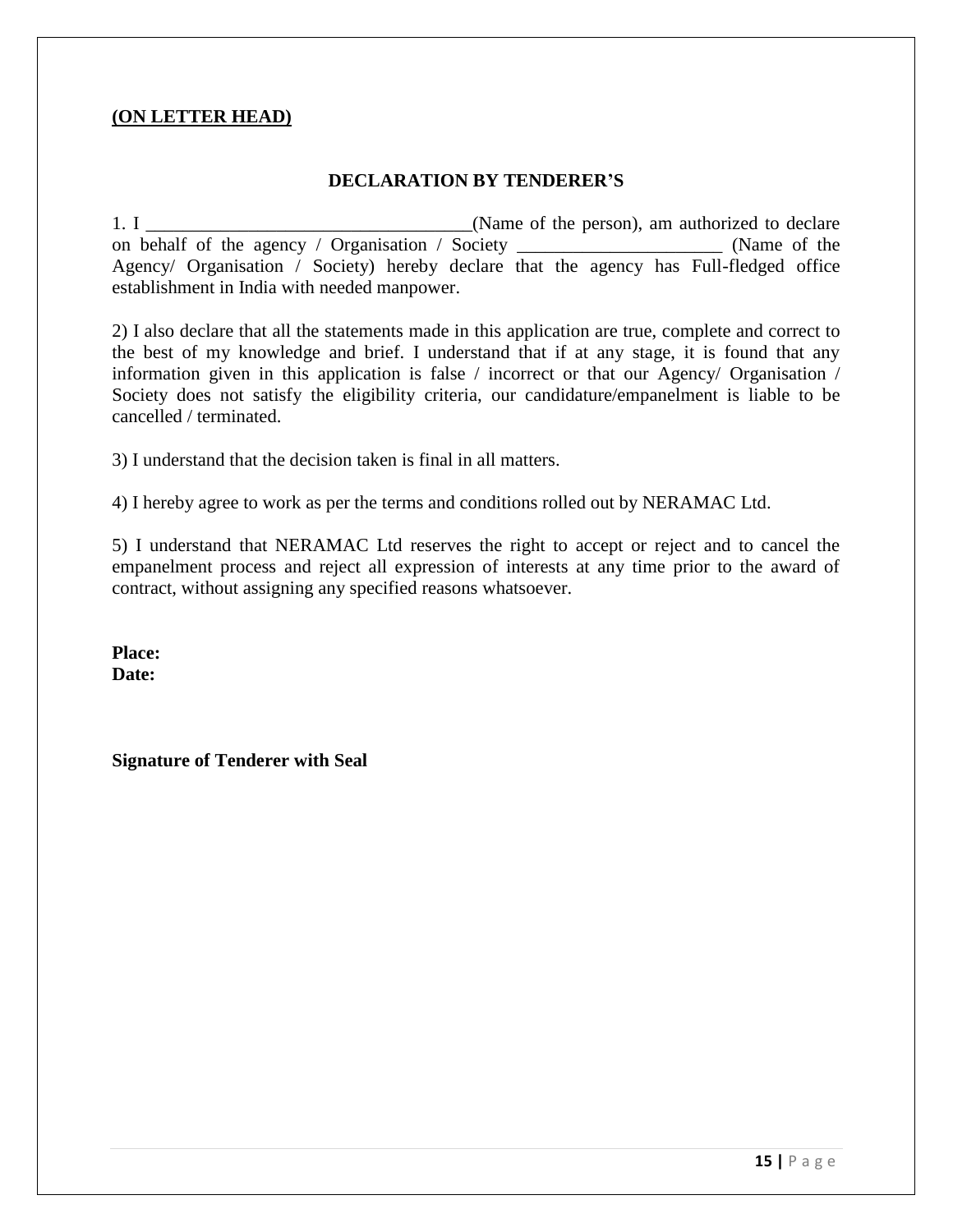## **DOCUMENTS TO BE ATTACHED**

The interested party should submit his/her application with the Self Attested following documents in a sealed envelope within schedule date & time. Falling which the application of EOI shall be liable to be rejected.

| <b>S. No.</b> | Particulars | Page No. |
|---------------|-------------|----------|
|               |             |          |
|               |             |          |
|               |             |          |
|               |             |          |
|               |             |          |
|               |             |          |
|               |             |          |
|               |             |          |
|               |             |          |
|               |             |          |
|               |             |          |
|               |             |          |
|               |             |          |
|               |             |          |
|               |             |          |

**Note: (All above aforesaid Documents /Papers are to be marked page wise positively).**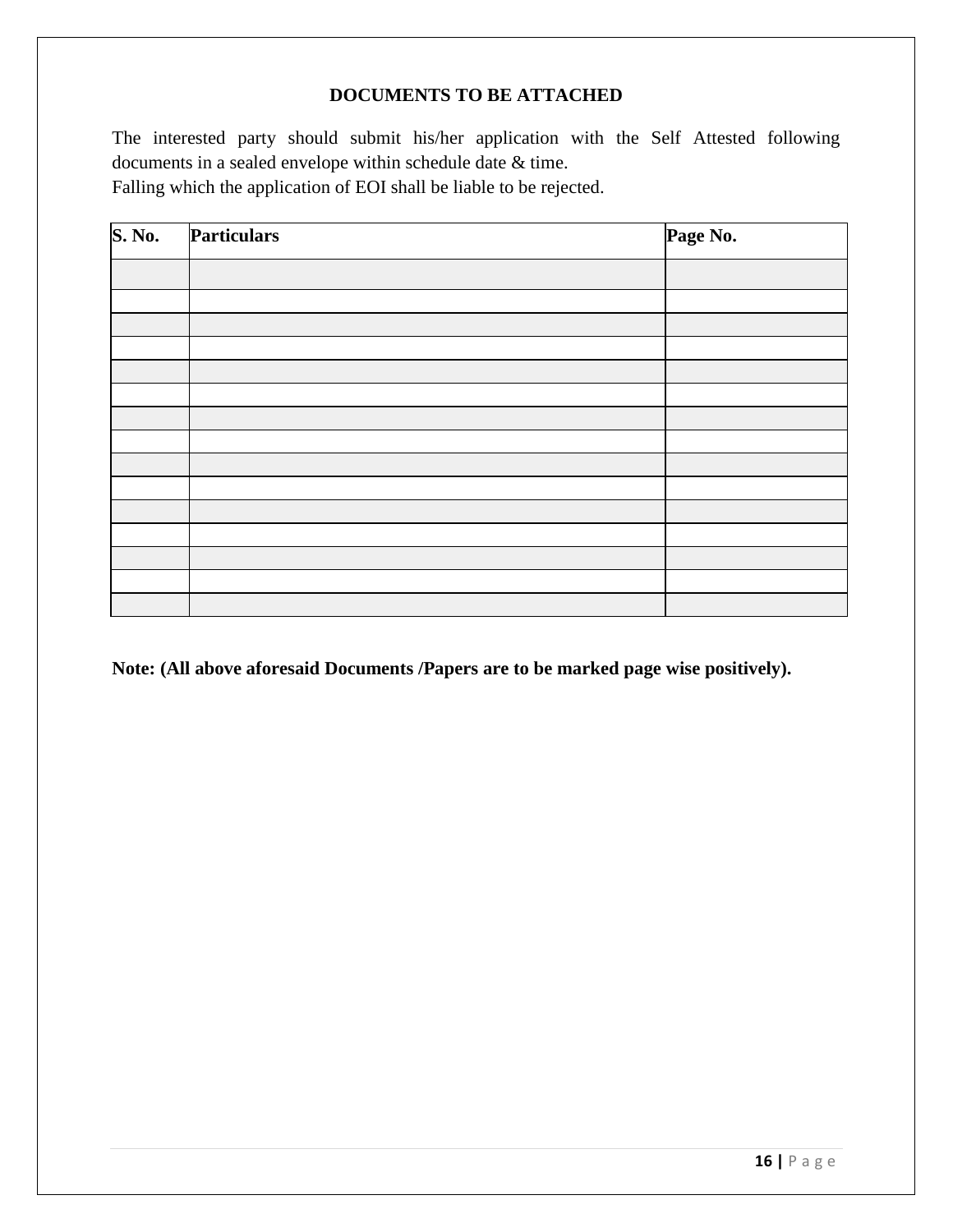## **1. APPLICATION FORM**

**(Annxure-I)**

**To The Managing Director NERAMAC, Assam**

**We understand that if the details given in the form submitted herewith by us and the support of claims made above is found to be untenable or unverifiable or both, our proposal may be rejected without any reference to us.**

**Yours sincerely,**

|                | S. No Criteria                                                                                             | <b>Details</b>                         |
|----------------|------------------------------------------------------------------------------------------------------------|----------------------------------------|
| $\mathbf{1}$   | <b>Company Name and Address</b>                                                                            | <b>Attach legal evidence/documents</b> |
| 2              | Key person his position with contact no and<br>email                                                       |                                        |
| 3              | <b>Establishment Date and year of</b><br>Incorporation                                                     |                                        |
| 4              | Legal Promotor's /share holders                                                                            | <b>Supporting documents</b>            |
| 5              | <b>Current Operational Activities</b>                                                                      |                                        |
| 6              | <b>Current Operational Areas</b>                                                                           |                                        |
| $\overline{7}$ | Available Manpower with experience in the Attach CV<br>field                                               |                                        |
| 8              | <b>Experience of preparing proposals in Organic</b><br>farming and reporting and coordinate the<br>states. |                                        |
| 9              | If the organization/ its co-agency by same Attach an affidavit<br>promoters was blacklisted anywhere       |                                        |
| 10             | Areas/ states of interest to work with                                                                     |                                        |
| 11             | Any specific reason which<br>the<br>makes<br>organization feel to be selected                              |                                        |

**Authorized Signatory**

**Designation**

**Name and seal of the company**

**A)**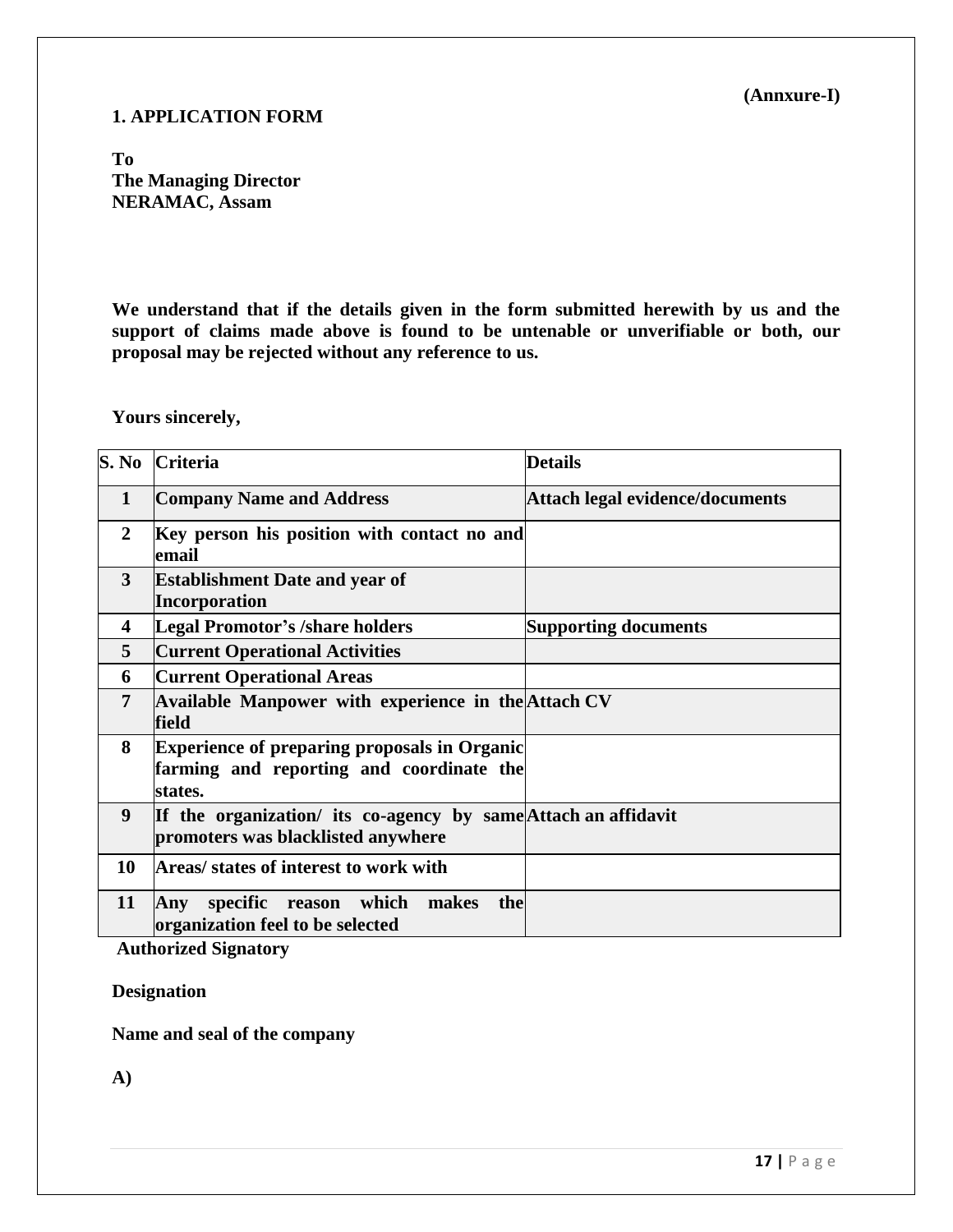## **2. Technical Proposal:**

The agency should quote their techniques, standards, parameters for adoption and certification of organic farming separately. The agency should explicate the methodology to be adopted for execution of the projects and should cover the following:

## **Adoption of Organic Farming:**

i. Baseline Survey ii. Criteria for selection of area and crop iii. Manpower Deployment (Qualification and no. of manpower/area) iiii. Documents / formats to be developed v. Type and frequency of trainings to farmers / trainers vi. On farm input management for different components of cultivation like: nutrition management, pest and disease management etc. vii. Supply of inputs to beneficiaries viii. Demonstrations ix. Soil sampling and analysis

#### **Certification of Organic Farming:**

i. Formation and management of ICS (Internal Control System)

ii. Schedule of inspection

iii. Inspection methods to be adopted

iv. Record keeping

## **v. Risk Assessment**

#### **Marketing Facilitation:**

i. Methodology for marketing ii. Buying and trading procedure

**In addition to the above components the agency may include other components / activities to be carried out by them for successful execution of the project**

**i. Supervision plans ii. Evaluation and promotion plans**